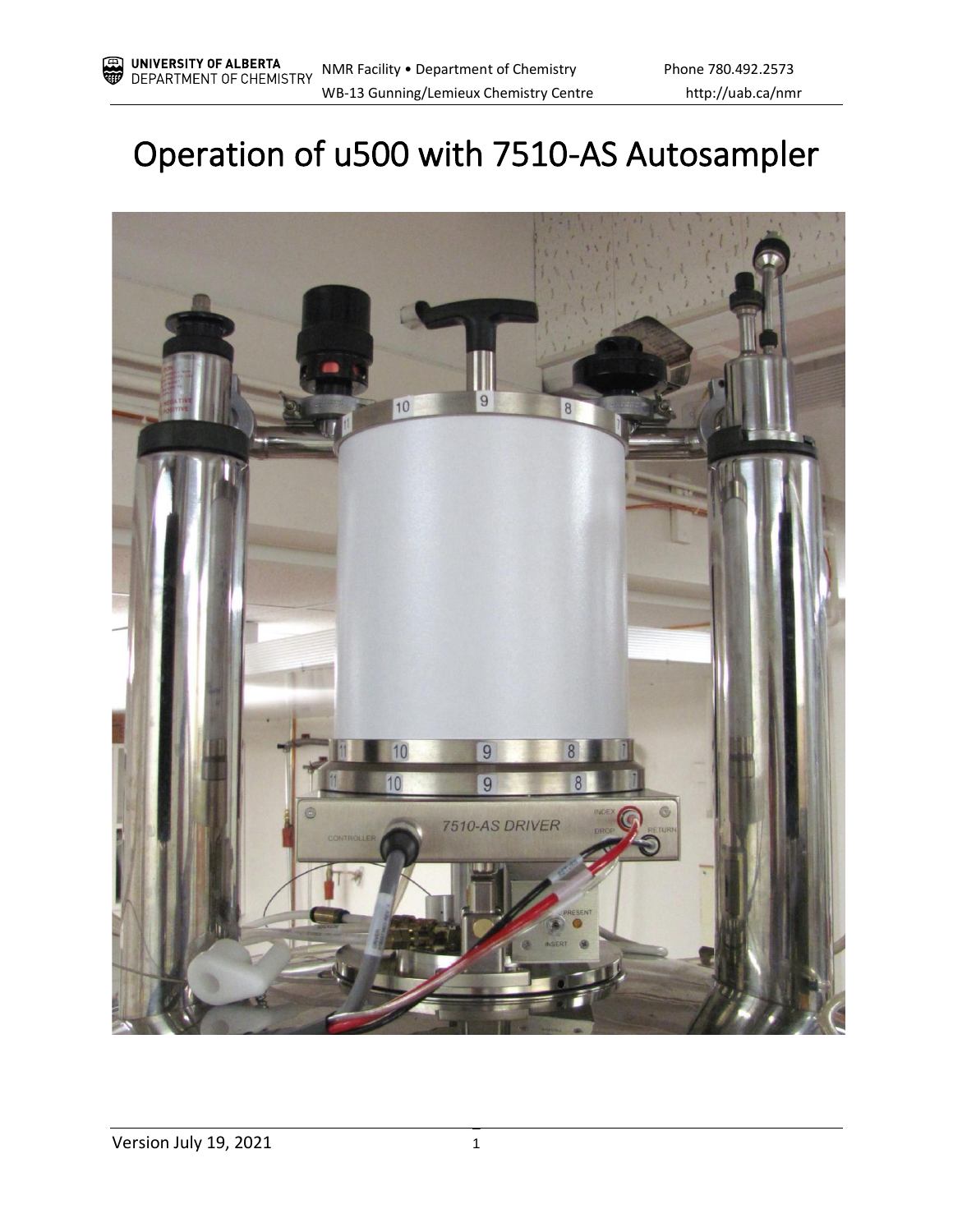## <span id="page-1-0"></span>**Table of Contents**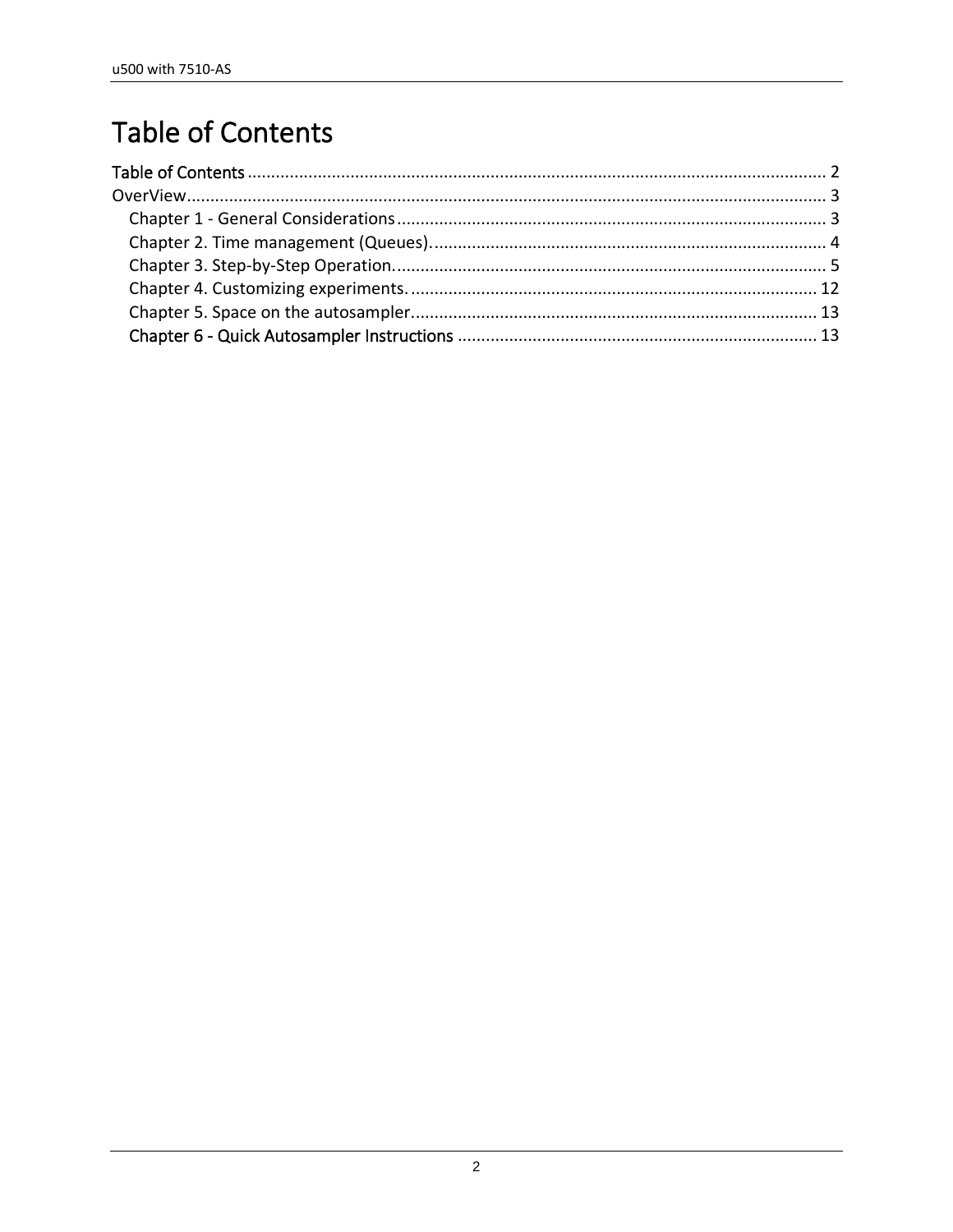## <span id="page-2-0"></span>OverView

The usage of the u500 with 7510-AS autosampler (robot) is intended to be as similar as possible to the i400 with SMS autosample handling robot (see associated i400 manual). There are differences in usage between these two systems mostly governed by the hardware/autosampler type of each system. Both systems have had their software modified to look and behave as similar as possible to each other.

### <span id="page-2-1"></span>Chapter 1 - General Considerations

- Operation is intentionally **simple** and **strict** due to the attached robotic sample handling system.
- No manual tuning, locking, or shimming are required. The software and hardware perform these operations, including inserting and ejecting the sample. All that is required of the user is to select the desired experiment(s), make adjustments to their experiment(s), and supply a sample name.
- The same experiments are available on the u500 as other instruments.
- **No "J-Young" tubes**

•

#### **WARNING**

**No** "J-Young" tubes on the u500 7510-AS robotic system The top is not compatible with the sample "catcher" at the top of the instrument.



- **No data processing/plotting** at u500. Please use the NMR data station(s).
- **An e-mail address is required for usage.** The u500 will send an **e-mail** when experiments for a sample are complete, or when a sample fails to run due to an error.
- **Files are saved automatically** in a standard format based on the date the sample was run, spectrometer name, time acquired, user name, research group and sample name. The time stamp ensures that all file names are unique. For example, the user *Testuser* in the research group *demo* measures a H1 1D on the sample named *robot demo* on the u500. The text in blue italics*, robot demo*, was entered by the user. The resulting file name:

/home1/demo/nmrdata/DATA\_FROM\_NMRSERVICE/Testuser/2012.05/2012.05.07.u5\_ro bot demo 13.45 H1 1D.fid

• Data are copied to the user's regular research account every half hour on the half hour and all data can be found in the directory **DATA FROM NMRSERVICE** in the users regular research account. An example of when files will appear in a user's research account: a file saved at 11:25 am is copied to a research account at 11:30 am, moreover, a file saved at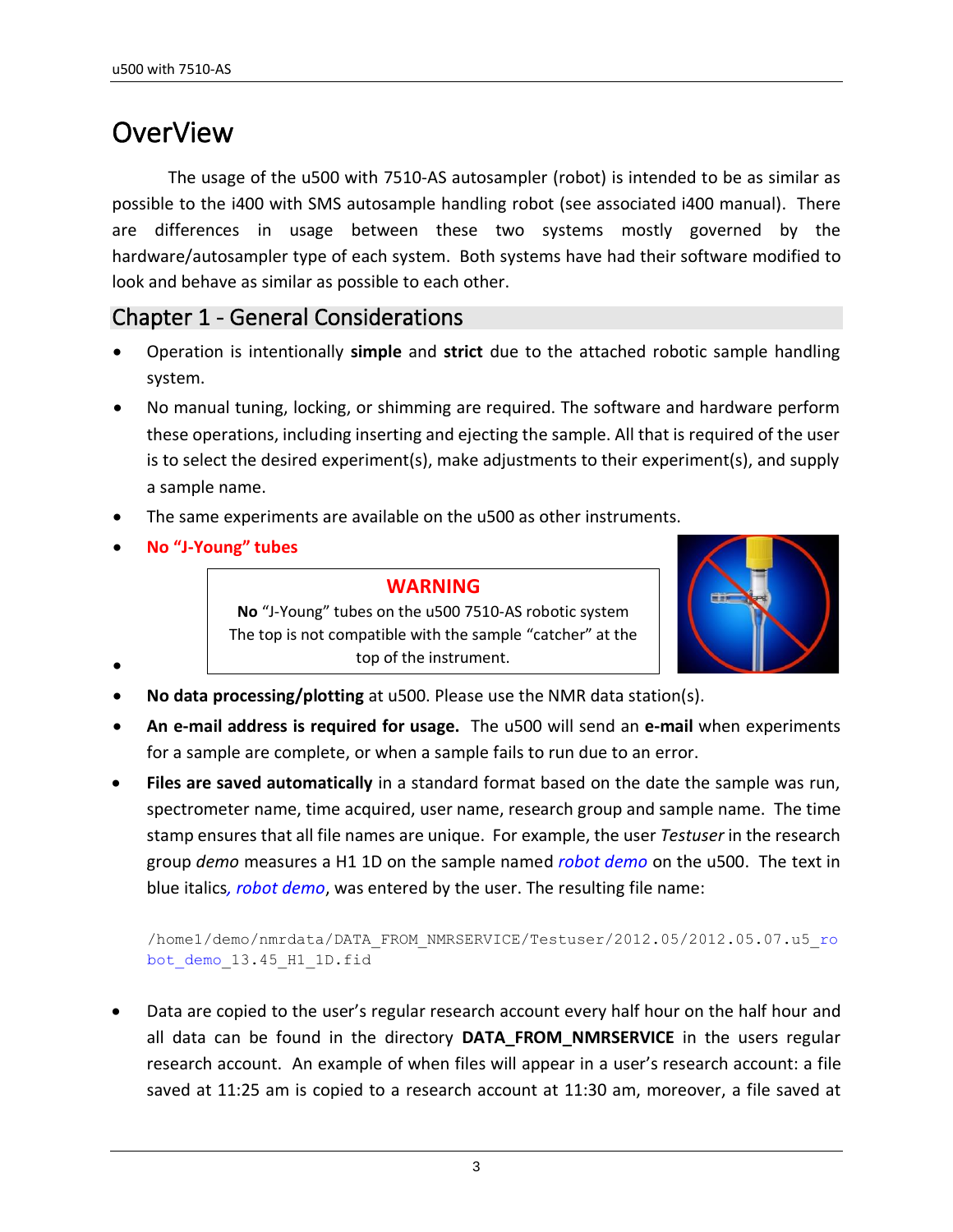11:35 am is written to a research account at 12:00 pm. In the above *robot\_demo* example, the spectrum was recorded at 13:45 and the user will find their data in their research account in the directory specified above at 14:00.

- **Samples not picked up within 24 hours will be disposed of** without further notice.
- **In case of problem**
	- o Place the "**Out of Order Sign**" up in front of the keyboard
	- o **Contact the NMR staff**  Phone: 780.492.2573, room WB-13, and/or email the NMR Facility Manager after hours**.**
	- o **Do not attempt repairs yourself.**
	- o **When in doubt, stop.**
	- o **Be safe**. Never do anything that will endanger you or others. Remember we are never in a rush.

#### <span id="page-3-0"></span>Chapter 2. Time management (Queues).

- Holidays are treated like regular days.
- The start/end of queues and maximum study length for each sample are controlled by the software. These times are periodically reviewed based on user input and feedback.
- Studies must fit within the desired queue. No time is carried forward from one queue to the next. The day queue (DayQ) starts at 8:00 am and ends at 8:00 pm. The night queue (NightQ) starts at 8:00 pm and ends at 8:00 am.

|                                                                        | Monday-Friday   | Saturday & Sunday |  |  |  |  |
|------------------------------------------------------------------------|-----------------|-------------------|--|--|--|--|
| <b>DayQ</b>                                                            | $08:00 - 20:00$ | $08:00 - 20:00$   |  |  |  |  |
| max. study time<br>2 hours<br>0.5 hours                                |                 |                   |  |  |  |  |
|                                                                        |                 |                   |  |  |  |  |
| <b>NightQ</b>                                                          | $20:00 - 08:00$ | $20:00 - 08:00$   |  |  |  |  |
| max. study time<br>4 hours<br>4 hours                                  |                 |                   |  |  |  |  |
| Sample submission to the NightQ is available daily, starting at 16:00. |                 |                   |  |  |  |  |

| Table 1- Summary of DayQ and NightQ Maximum Study Times |  |  |  |  |  |
|---------------------------------------------------------|--|--|--|--|--|
|---------------------------------------------------------|--|--|--|--|--|

All study times indicated in Table 1 include the **total experimental time**, plus all overhead required by the spectrometer to insert, lock, tune and shim a sample, approximately 5 min.

- The software will prevent the following:
	- Sample submission to the study queue when the combined time of all experiments for one sample is over the study time limit for the selected queue.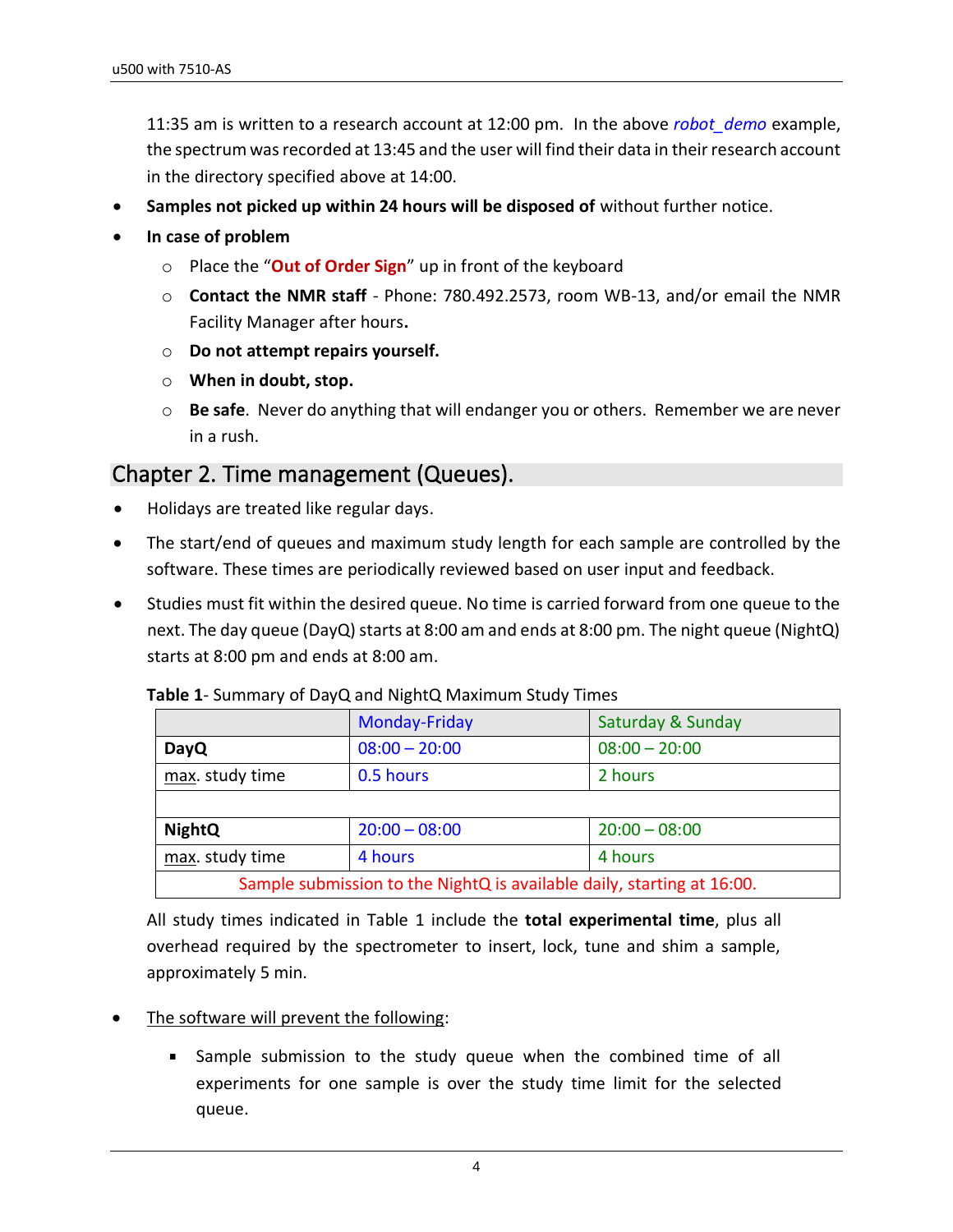- Changes or additions to a study once submitted for acquisition.  $\blacksquare$
- Sample submission when the DayQ or NightQ is full.  $\blacksquare$

## <span id="page-4-0"></span>Chapter 3. Step-by-Step Operation.

It is assumed throughout these instructions that carousel **position 1** is the next available position in the autosampler but any Grey, Green, or Red completed position may be available (see below).

1. The login screen as shown in Figure 1 should be present. If someone has forgotten to logout, please click the "Switch Operator" button (Figure 6) which should return the system to the Login Window. The very large number (**1** in this example) indicates the next suggested available position in the carousel. Select your research group from the **Operator** drop-down list and enter the **Password** for the operator/group selected. Generally, the same password is used as on other spectrometers, however the unique password *prefix* will be different for each instrument.



**Figure 1** - Login window.

*Hint: Having a problem with the password? Check for an accidental "spacebar" keystroke before the password from trying to wake up the sleep display.*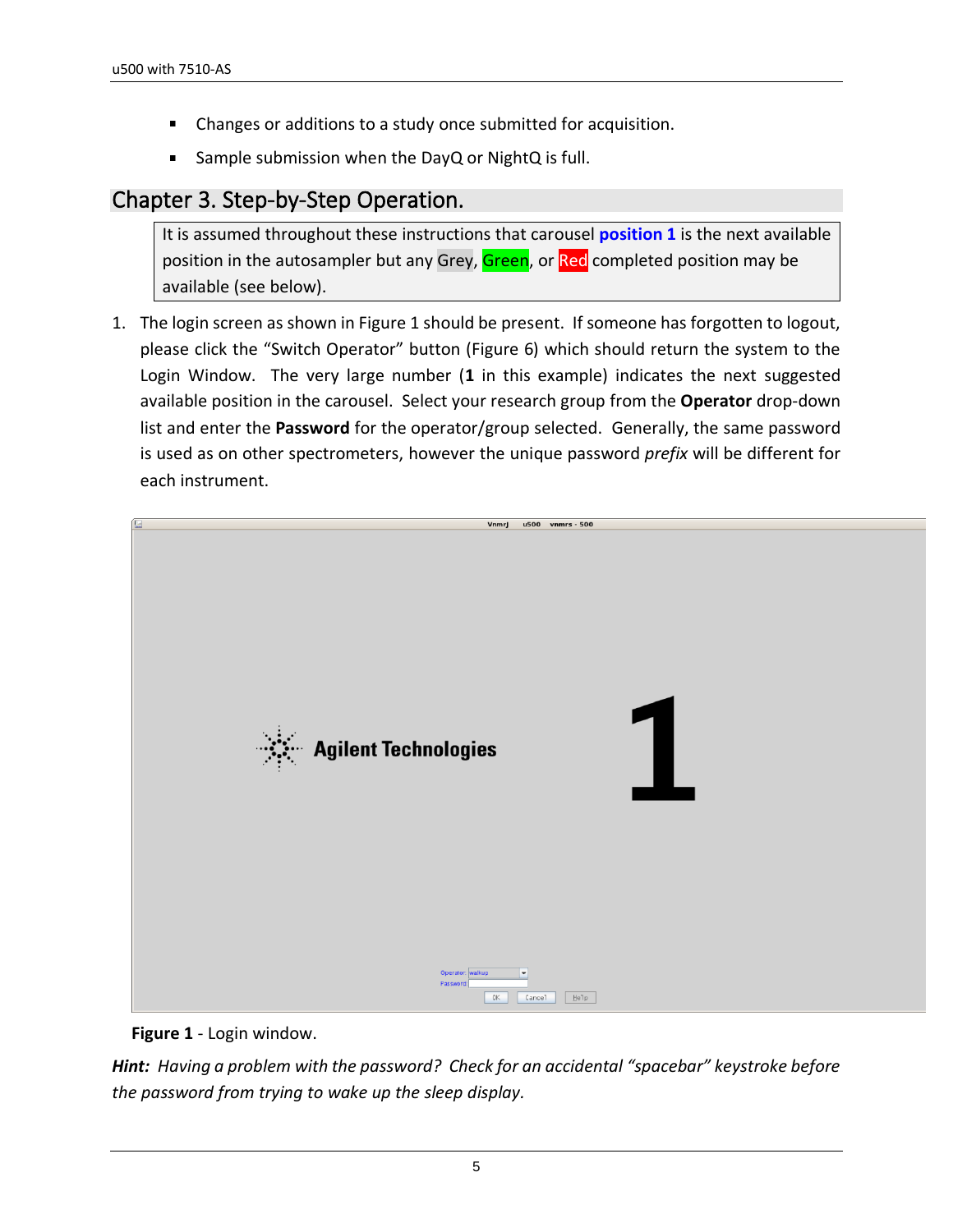|                                                                       |                                                 | Vnmrj                                                                |                                                                                       | $\Box$ o $\mathbf{x}$           |
|-----------------------------------------------------------------------|-------------------------------------------------|----------------------------------------------------------------------|---------------------------------------------------------------------------------------|---------------------------------|
| Eile Help                                                             |                                                 |                                                                      |                                                                                       |                                 |
|                                                                       |                                                 |                                                                      |                                                                                       | $-11 - 40$                      |
|                                                                       |                                                 |                                                                      |                                                                                       | Switch Operator                 |
| <b>Experiment Selector</b><br>$1D$ 2D                                 | $\sqrt{a}$ $\times$                             | Set hardware: operation complete<br>Set hardware: operation complete |                                                                                       |                                 |
|                                                                       |                                                 | Set hardware: operation complete<br>Set hardware: operation complete |                                                                                       |                                 |
| H1.1D                                                                 | C13.1D                                          | $\vert \mathbf{v} \vert \vert$                                       |                                                                                       |                                 |
|                                                                       |                                                 | $\mathbb{Z}$ $\mathbb{Z}$ $\mathbb{Z}$                               |                                                                                       |                                 |
|                                                                       |                                                 |                                                                      |                                                                                       | $Sanple\ell$ : 12 ( $O$ study ) |
|                                                                       |                                                 |                                                                      |                                                                                       | Status: enpty                   |
| C13,APT                                                               | C13_DEPTq                                       |                                                                      |                                                                                       |                                 |
|                                                                       |                                                 |                                                                      |                                                                                       |                                 |
| Study Queue                                                           | $\mathbf{u} \times$                             |                                                                      |                                                                                       |                                 |
| View: Spectrometer                                                    | $\vert \cdot \vert$                             |                                                                      |                                                                                       |                                 |
| auto_20120507_03                                                      |                                                 |                                                                      |                                                                                       |                                 |
| <b>Completed Studies (0 Samples)</b>                                  |                                                 |                                                                      |                                                                                       |                                 |
| Studies in progress (0 Samples)<br><b>Errored Studies (0 Samples)</b> |                                                 |                                                                      |                                                                                       |                                 |
| <b>Priority Studies (0 Samples)</b>                                   |                                                 |                                                                      |                                                                                       |                                 |
| Studies in day queue (0 Samples)                                      |                                                 | 12 <sup>2</sup>                                                      |                                                                                       |                                 |
| Studies in night queue (0 Samples)                                    |                                                 |                                                                      |                                                                                       |                                 |
|                                                                       |                                                 | 11                                                                   |                                                                                       |                                 |
|                                                                       |                                                 | 10                                                                   |                                                                                       |                                 |
|                                                                       |                                                 |                                                                      |                                                                                       |                                 |
|                                                                       |                                                 | Start Acquire Process Setup Hardware<br>Show Time<br><b>Stop</b>     |                                                                                       | $x \times$                      |
|                                                                       |                                                 | Standard                                                             |                                                                                       |                                 |
|                                                                       |                                                 | <b>Study Info</b>                                                    | <b>Switch Operator</b>                                                                |                                 |
|                                                                       |                                                 | <b>BUNDLE</b><br>Operator:                                           | <b>Reset Study</b>                                                                    |                                 |
|                                                                       |                                                 | <b>Student Name:</b><br><b>Sample Name:</b>                          |                                                                                       |                                 |
|                                                                       |                                                 | <b>Email to:</b>                                                     | <b>Acquisition Help</b>                                                               |                                 |
|                                                                       |                                                 | 27.6 C<br><b>Temperature:</b><br>cdcl3                               | <b>Processing Help</b>                                                                |                                 |
|                                                                       |                                                 | Solvent:                                                             |                                                                                       |                                 |
|                                                                       |                                                 |                                                                      | <b>Automation Scratch Space:</b><br>/home1/walkup/vnmrsys/Automation/auto_20120507_03 |                                 |
|                                                                       | Submit to DayQ Submit to NightQ                 |                                                                      |                                                                                       |                                 |
|                                                                       |                                                 |                                                                      |                                                                                       |                                 |
|                                                                       |                                                 |                                                                      |                                                                                       |                                 |
|                                                                       |                                                 |                                                                      |                                                                                       |                                 |
| Lock<br>$\mathbb{R}$<br>Temp<br>Spin<br>0.2                           | Sample<br>Probe<br>$\blacktriangle$<br>colddual | Set hardware: operation complete<br>Idle                             |                                                                                       |                                 |

**Figure 2** - VNMRJ interface when used with the 7510-AS autosampler.

- 2. The graphical user interface for the sample changer software is shown in Fig. 2. Tray locations shown in Grey, Green, or Red are available for use. Tray positions that are shown in Cyan, Yellow, or Purple are busy and **NOT** to be used.
- 3. Remove spinner #1 from the table spinner tray (Fig. 3). If your sample has a removable label, attach it where spinner #1 was located on the table spinner tray so that the sample can be found again. Spinners for two different sizes of NMR tubes are available, 5 mm NMR and 3 mm NMR tubes.

#### **Why 3 mm NMR tubes?**

To be brief, salt. Salty samples can be aqueous samples containing salts, acidic or basic samples, even charged compounds with a counter ion dissolved in an organic solvent. **Figure 3** – Table spinner rack for u500

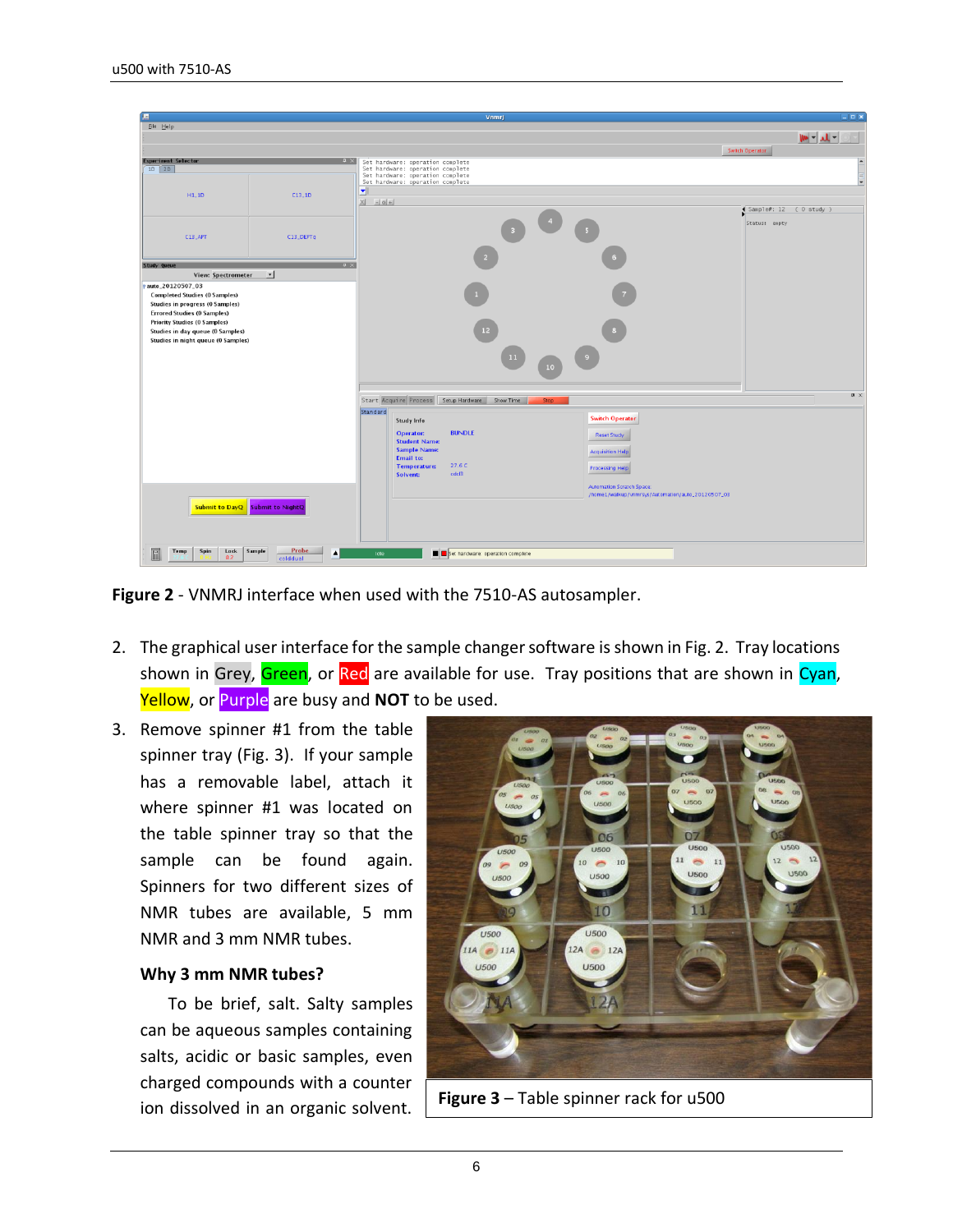The u500 uses a "Cold Probe" with very high signal to noise (*i.e.* high Qfactor) which is extremely sensitive to sample salt content. Salty samples can be un-tunable on cold-probes with a 5 mm NMR tube. In some cases, while the sample might be tunable the signal to noise for the sample will be greatly reduced. We recommend **3 mm NMR tubes for salty samples.** The shape of the tube reduces and can even remove the effects of salt. **Spinners 11a** and **12a** are for **3 mm NMR tubes**. Please place these spinners in carousel positions 11 and 12 on the autosampler.

- 4. Insert your sample into spinner #1 and adjust the sample height in the spinner using the depth gauge as shown in Figure 4.
- 5. Place your sample inside spinner#1 into the carousel position #1 in the autosampler (Fig. 5).

**Spinners are NEVER placed in the carousel without a sample.**





**Figure 4** - Sample depth gauge

6. **Click on virtual carousel position #1** in the software panel (Fig. 6), and then click on the button *Submit to DayQ* or *Submit to NightQ* to enter **submit mode** for either the DayQ or NightQ (Fig. 7).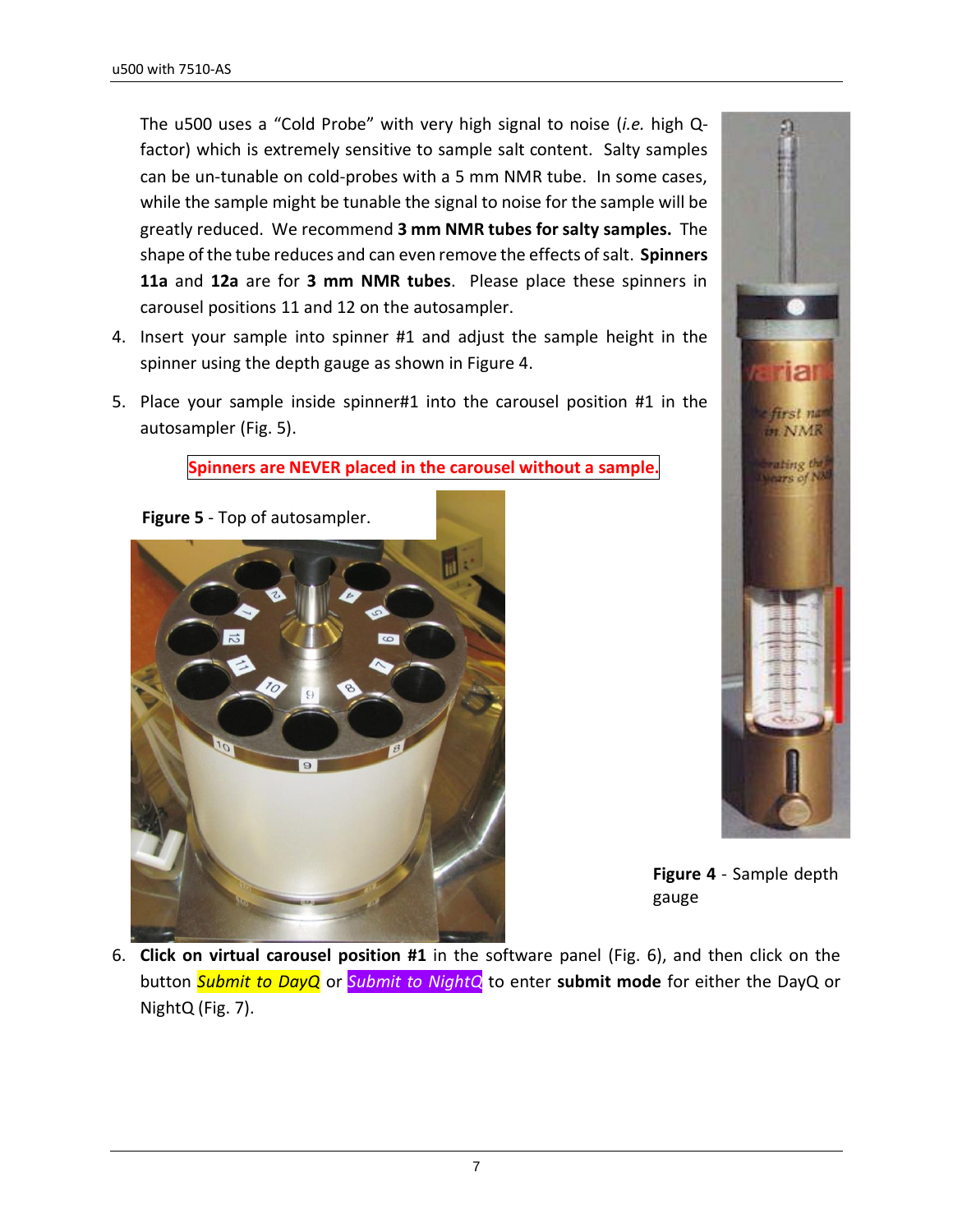| $H1_11D$                                                                                                                                   | $C13$ <sub>-1D</sub> | ۳<br>$\sim$ 0 +<br>$\times$ |                                                     |                             |             |                                                       |
|--------------------------------------------------------------------------------------------------------------------------------------------|----------------------|-----------------------------|-----------------------------------------------------|-----------------------------|-------------|-------------------------------------------------------|
| $C13$ APT                                                                                                                                  | C13_DEPTq            |                             |                                                     | ß.                          |             |                                                       |
| Study Queue                                                                                                                                | $\mathbf{u} \times$  |                             |                                                     |                             |             | G                                                     |
| <b>View: Spectrometer</b>                                                                                                                  | $\cdot$              |                             |                                                     |                             |             |                                                       |
| e auto_20120507_04<br><b>Completed Studies (0 Samples)</b><br><b>Studies in progress (0 Samples)</b><br><b>Errored Studies (0 Samples)</b> |                      |                             |                                                     |                             |             |                                                       |
| <b>Priority Studies (0 Samples)</b><br><b>Studies in queue (0 Samples)</b><br>Studies in night queue (0 Samples)                           |                      |                             |                                                     | 12                          |             | $\mathbf{a}$                                          |
|                                                                                                                                            |                      |                             |                                                     | hВ                          | 10          | $\Theta$                                              |
|                                                                                                                                            |                      |                             |                                                     |                             |             |                                                       |
|                                                                                                                                            |                      | Standard                    | Start Acquire Process                               | Setup Hardware<br>Show Time | <b>Stop</b> |                                                       |
|                                                                                                                                            |                      |                             | <b>Study Info</b>                                   |                             |             | <b>Switch Operator</b>                                |
|                                                                                                                                            |                      |                             | <b>Operator:</b><br><b>Student Name:</b>            | <b>BUNDLE</b>               |             | <b>Reset Study</b>                                    |
|                                                                                                                                            |                      |                             | <b>Sample Name:</b>                                 |                             |             | <b>Acquisition Help</b>                               |
|                                                                                                                                            |                      |                             | <b>Email to:</b><br><b>Temperature:</b><br>Solvent: | 27.7 C<br>cdcl3             |             | <b>Processing Help</b>                                |
|                                                                                                                                            |                      |                             |                                                     |                             |             | <b>Automation Scratch Spa</b><br>/home1/walkup/vnmrsv |
| Submit to DayQ Submit to NightQ                                                                                                            |                      |                             |                                                     |                             |             |                                                       |

**Figure 6** - Click on virtual carousel position number 1 to start the submission process.

7. If needed and time permits, more experiments can be added to the study (see Fig. 7, where a "H1 1D" and "GHSQC" have been added to the study).



**Figure 7** - DayQ submit mode. A H1\_1D and GHSQC have been added to the study.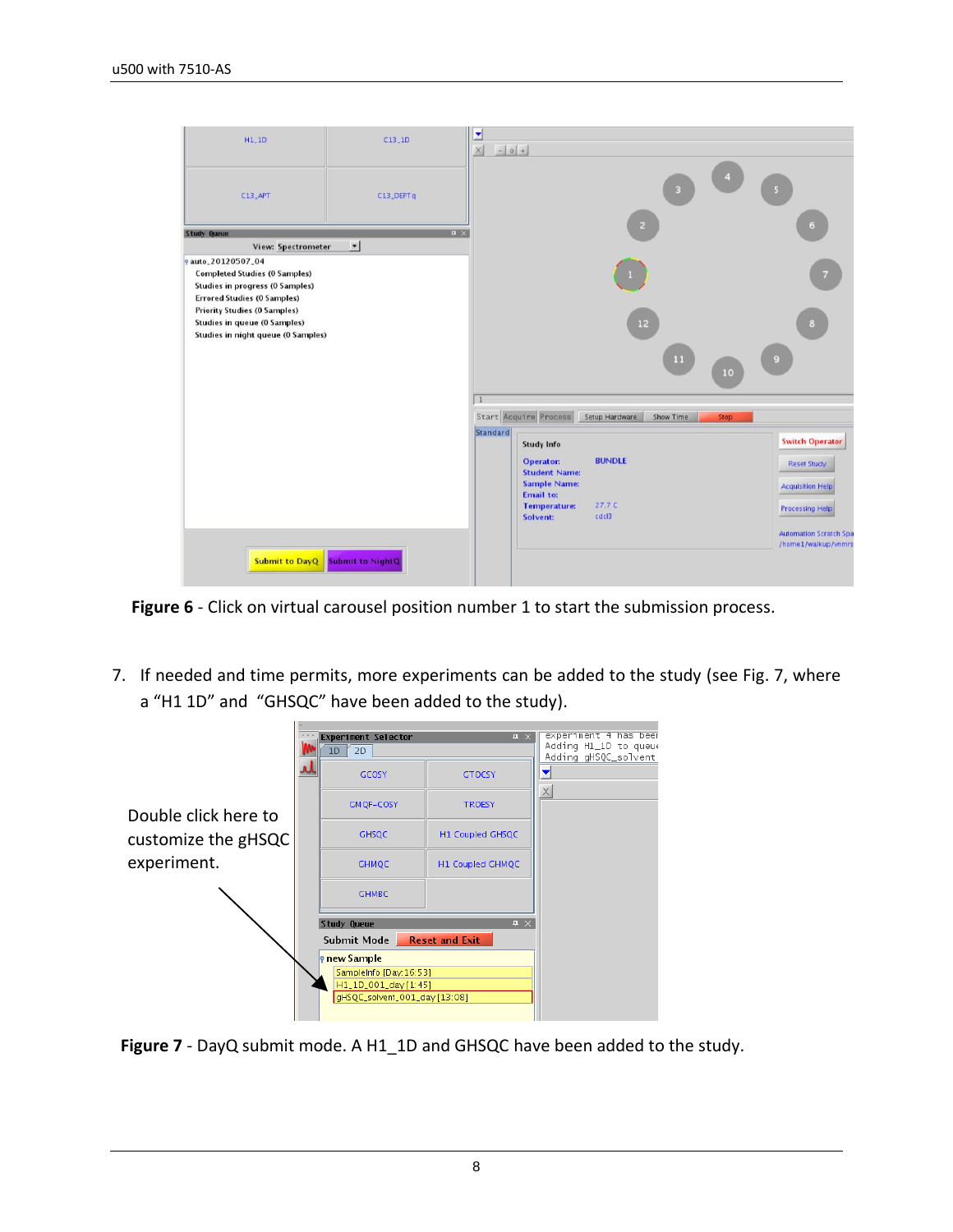- 8. The study length will increase as more experiments are added until the maximum time limit is reached for the StudyQ. The study length also contains "overhead" for robot movement, locking, shimming, etc.
- 9. Make sure the study has all desired experiments and changes to those experiments. Changes to an experiment must be made before submitting the study. Simply double click on the experiment that you would like to change, *e.g.* H1\_1D in Fig. 7, and then make changes to the experiment as desired (Chapter 4, Fig. 13).
- 10. When all desired experiments have been added, click on the **Submit** button (Fig. 7) to submit the study for acquisition. **NO further changes are possible once the study has been submitted to the desired StudyQ.**
	- $\blacksquare$  If desired the entire study can be reset by clicking on the button **Reset Study**. All experiments will be removed, and new experiments can be added. The button Reset and Exit will remove all experiments and exit out of submit mode.
- 11. The system will ask you to **identify yourself** by entering your on-line reservation username (Fig. 8). Sample submission will be allowed to continue:
	- **if** your username and email address are registered with the NMR Service group.
	- **if** you belong to the same research group as the Operator that is logged in.



**Figure 8** – Identify user for file saving.

- 12. A new window will appear (Fig. 9) to identify your sample.
	- **enter a name** for your sample
	- **select** the **solvent** from the drop-down menu
- 13. Click on the button OK to complete your sample submission, or click on Cancel to reset the study.
- 14.Finally, complete the submission process by pressing the Enter key (Fig. 10) on the VNMRJ command line.

|                                                          | Queue                                                                                                                                                                                                                         |  |
|----------------------------------------------------------|-------------------------------------------------------------------------------------------------------------------------------------------------------------------------------------------------------------------------------|--|
| <b>Required</b><br>Identify Your Sample.<br>Sample name: | Irobot demo                                                                                                                                                                                                                   |  |
| CDC <sub>13</sub><br>7.26                                | $\blacktriangledown$                                                                                                                                                                                                          |  |
| Usage:                                                   | Idcheck has already identified you. Please enter your sample's name and solvent.<br>The data will be saved in the format indicated below:<br>$\sim$ /nmrdata/RESGRP/yourname/2008.07/2008.07.18.m4_samplename_14:11_H1_1D.fid |  |
|                                                          |                                                                                                                                                                                                                               |  |
|                                                          | Cancel<br>0K                                                                                                                                                                                                                  |  |

**Figure 9** - Identify your sample.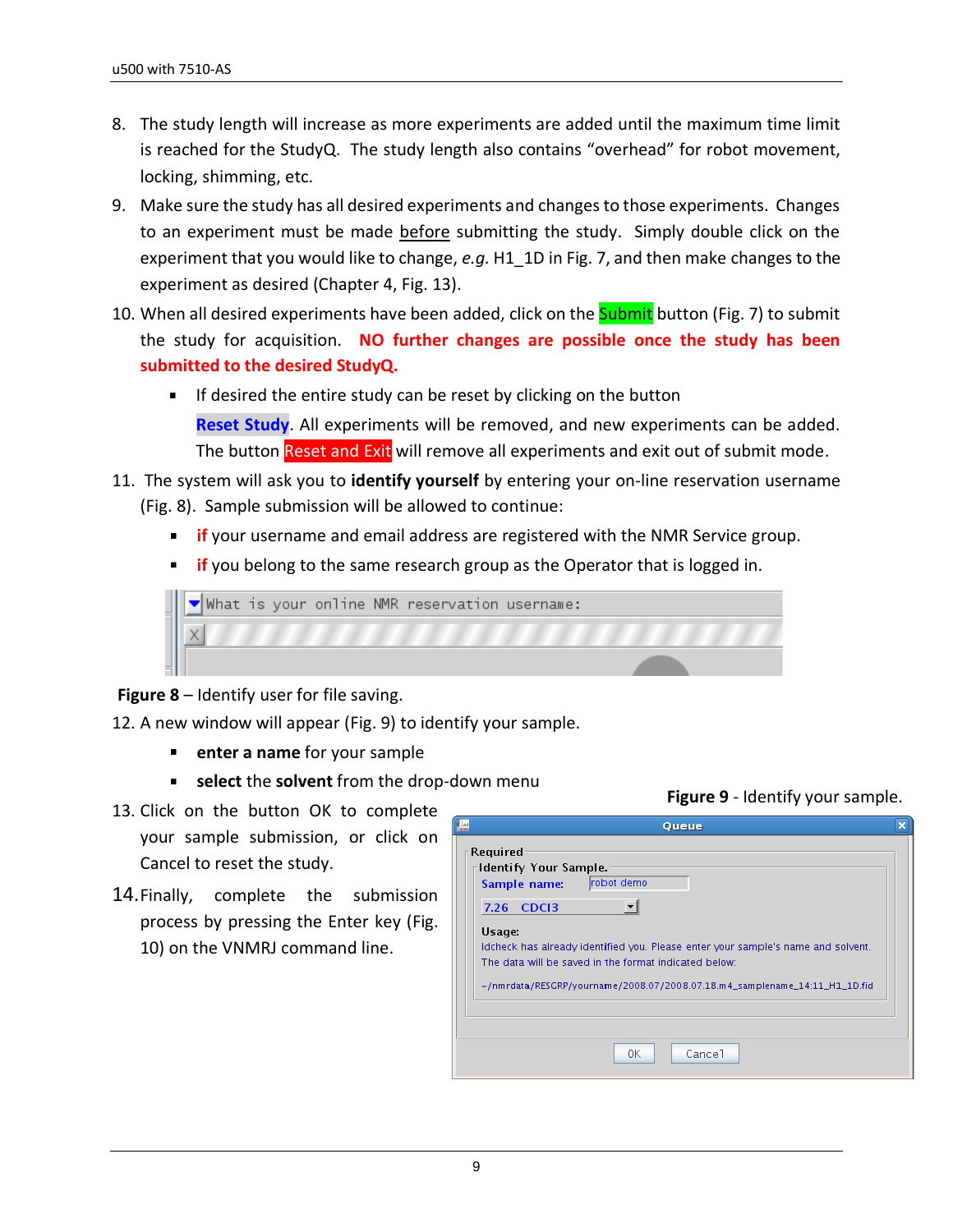|  |  | $\blacktriangledown$ Please press <enter> when finished.</enter> |  |
|--|--|------------------------------------------------------------------|--|
|  |  |                                                                  |  |
|  |  |                                                                  |  |

**Figure 10** - Press Enter on the VNMRJ command to complete the submission process.

15. The system will insert your sample, tune and match via ProTune, find the lock, and shim. The StudyQ will display your study as active or submitted to the queue of choice, the sample location, Operator name and sample name (Fig. 11). If the study is active, the experiment in progress and the experiments waiting in study are highlighted (Cyan- the current running experiment, Yellow - the experiments waiting to be acquired during the DayQ and the time

the experiment will start).

- 16. If no other samples are to be submitted, click on the Switch Operator button to return the system to the login screen (Fig 2.).
- 17. Relax! Wait for the system to send you an email and pick up your sample.
- 18. If **another sample** is to be measured, select the next available carousel position in autosampler and software panel (for example carousel position #2, Fig. 2 and 5) and repeat steps 3 to 17 above for that sample.

| щ<br>View: Spectrometer<br>▼∣<br><b>PActive Study (loc2_BUNDLE)</b><br>H1_1D_001 1:57<br>apt_solvent_001 [01:48 PM]<br><b>P</b> Completed Studies (4 Samples)<br>eloc1_BUNDLE 7510AS_demo<br>eloc2_BUNDLE demo<br>eloc1 BUNDLE demo<br>eloc2_BUNDLE demo<br>Studies in progress (0 Samples)<br>Errored Studies (0 Samples)<br>Priority Studies (0 Samples)<br><b>e</b> Studies in day queue (1 Samples)<br>eloc3_BUNDLE demo [01:59 PM]<br><b>e</b> Studies in night queue (1 Samples) |                           |
|----------------------------------------------------------------------------------------------------------------------------------------------------------------------------------------------------------------------------------------------------------------------------------------------------------------------------------------------------------------------------------------------------------------------------------------------------------------------------------------|---------------------------|
|                                                                                                                                                                                                                                                                                                                                                                                                                                                                                        | Study Queue               |
|                                                                                                                                                                                                                                                                                                                                                                                                                                                                                        |                           |
|                                                                                                                                                                                                                                                                                                                                                                                                                                                                                        | <b>9</b> auto_20120507_03 |
|                                                                                                                                                                                                                                                                                                                                                                                                                                                                                        |                           |
|                                                                                                                                                                                                                                                                                                                                                                                                                                                                                        |                           |
|                                                                                                                                                                                                                                                                                                                                                                                                                                                                                        |                           |
|                                                                                                                                                                                                                                                                                                                                                                                                                                                                                        |                           |
|                                                                                                                                                                                                                                                                                                                                                                                                                                                                                        |                           |
|                                                                                                                                                                                                                                                                                                                                                                                                                                                                                        |                           |
|                                                                                                                                                                                                                                                                                                                                                                                                                                                                                        |                           |
|                                                                                                                                                                                                                                                                                                                                                                                                                                                                                        |                           |
|                                                                                                                                                                                                                                                                                                                                                                                                                                                                                        |                           |
|                                                                                                                                                                                                                                                                                                                                                                                                                                                                                        |                           |
|                                                                                                                                                                                                                                                                                                                                                                                                                                                                                        |                           |
|                                                                                                                                                                                                                                                                                                                                                                                                                                                                                        |                           |
|                                                                                                                                                                                                                                                                                                                                                                                                                                                                                        |                           |
|                                                                                                                                                                                                                                                                                                                                                                                                                                                                                        |                           |
| ${\sf Figure 11}$ - ${\sf Stridv}\cap$ summary nanal Information regarding                                                                                                                                                                                                                                                                                                                                                                                                             |                           |

**e 11** - StudyQ summary panel. Information regarding the current StudyQ, samples that are: active, completed, pending acquisition in the DayQ or NightQ, etc.

- 19. **Wait for an e-mail** from the system when your study is complete
- 20. **PLEASE pick up your sample** as requested in the e-mail. The last sample measured by the spectrometer will be removed. All completed samples will be sitting in the autosampler carousel.
- 21. Notes about colors in the virtual carousel panel (Fig. 12).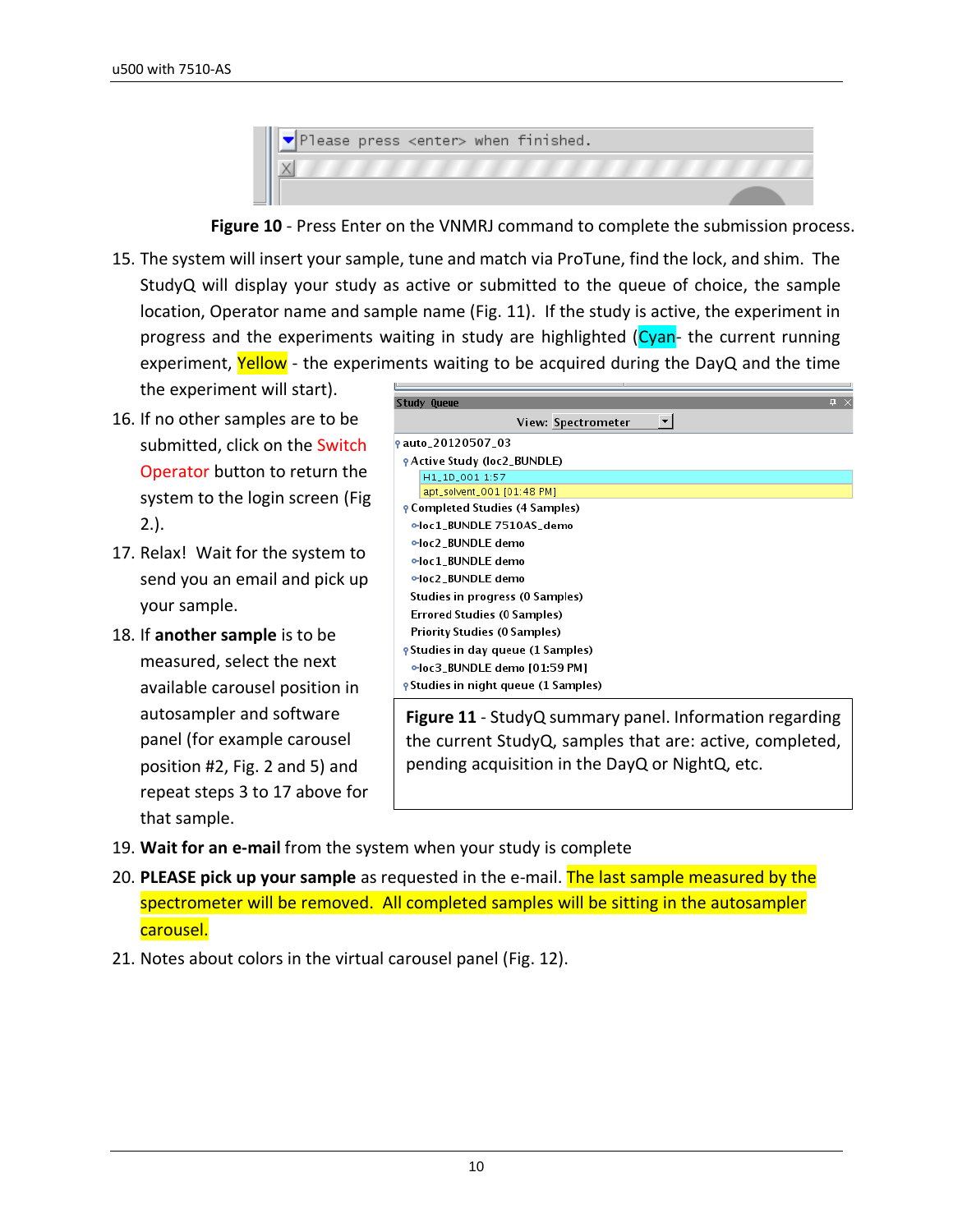

#### **Figure 12** - Virtual carousel sample colors.

Positions **OK** to use

- **Grey** A tray position that is available to use, no sample is present. **PLEASE use** these tray positions **first.**
- **Green** The sample was completed successfully and an email has been sent to the user. **Ok to reuse.** If a sample is in the spinner please remove the sample, **re-attach the sample's label**, and place in a tray beside the spectrometer host computer.
- **Red** The sample encountered an error and did not complete successfully. An email has been sent to the user. **OK re-use.** If a sample is in the spinner please remove the sample, **reattach the sample's label**, and place in a tray beside the spectrometer host computer.

#### **Positions NOT ok to use**

**Cyan** The samp**l**e is currently being measured by the system. **DO NOT use.**

- **Yellow** A sample has been submitted to the DayQ and is waiting in the DayQ for measurement. **DO NOT use.**
- **Purple** A sample has been submitted to the NightQ and is waiting in the NightQ for measurement Dark purple (not shown) can indicate that a sample is in prescan (*i.e.* the system is loading the sample, finding the lock, shimming, tuning, *etc.*). **DO NOT use.**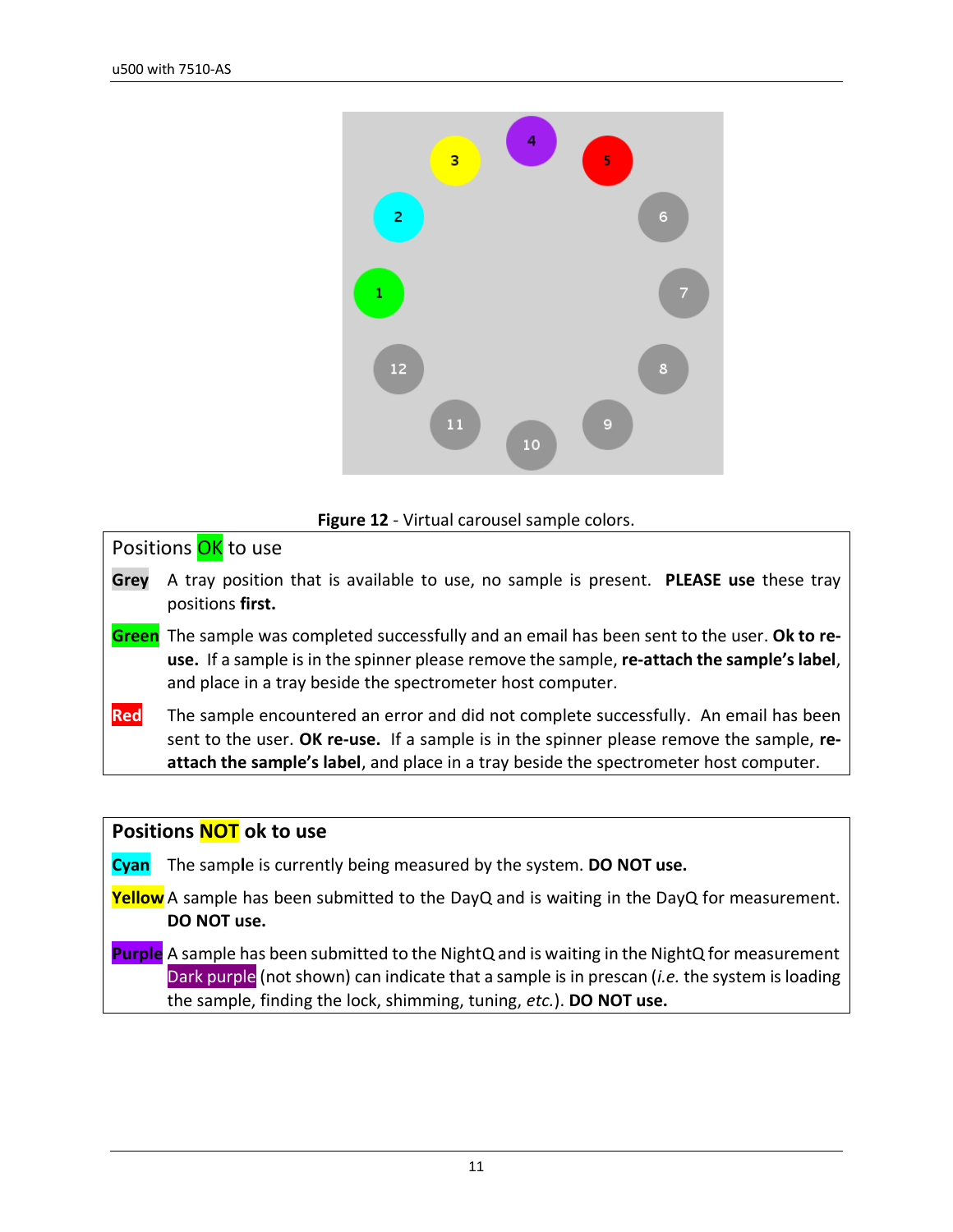### <span id="page-11-0"></span>Chapter 4. Customizing experiments.

All experiments can be customized however these must be done **BEFORE Submission** to the StudyQ. Please be sure you know what effect your planned changes will have on the spectrum. Please note

- $\blacksquare$ Time limitations (Chapter 2) cannot be changed
- Double-click the experiment that you would like to customize (Fig. 13).

|                      | <b>Experiment Selector</b><br>$1D \mid 2D$<br>GCOSY<br>GMQF-COSY                                        | $\Box$<br><b>GTOCSY</b><br><b>TROESY</b> | experiment 4 has beer<br>Adding H1_1D to queue<br>Adding gHSQC_solvent<br>X |
|----------------------|---------------------------------------------------------------------------------------------------------|------------------------------------------|-----------------------------------------------------------------------------|
|                      | <b>GHSQC</b>                                                                                            | H1 Coupled GHSQC                         |                                                                             |
| Double click here to | <b>GHMQC</b>                                                                                            | H1 Coupled GHMQC                         |                                                                             |
| customize the gHSQC  | <b>GHMBC</b>                                                                                            |                                          |                                                                             |
| experiment.          | Study Queue                                                                                             | $\sqrt{4}$                               |                                                                             |
|                      | Submit Mode                                                                                             | <b>Reset and Exit</b>                    |                                                                             |
|                      | <b>P</b> new Sample<br>SampleInfo [Day: 16:53]<br>H1_1D_001_day [1:45]<br>gHSQC_solvent_001_day [13:08] |                                          |                                                                             |

**Figure 13** - Double click on the experiment of interest to customize.

- **Enter your changes on the command line or in the Acquire tab**
- Click on the **button** Save or Show time to check time requirements
- $\blacksquare$ Submit to desired StudyQ when the system allows sample submission
- Remember changing *nt* (number of transients) directly affects the experimental time and the signal-to-noise ratio but does not change resolution. Changing *ni (number of increments)* in 2D experiments also changes the experimental time and indirect dimension digitization.
	- The standard Agilent macro **time** can easily be used to adjust the experimental time. The **time** macro will change **nt** to fit the requested amount of time.

Usage of the macro  $\tan \omega$  (x, y) where x is in hours and y is in minutes, entering

#### **Example 1**

```
time(4,0)
```
This used on the VNMRJ command line will set **nt** such that the experimental time will be approximately 4 hours.

#### **Example 2**

time(y) where y is in minutes, entering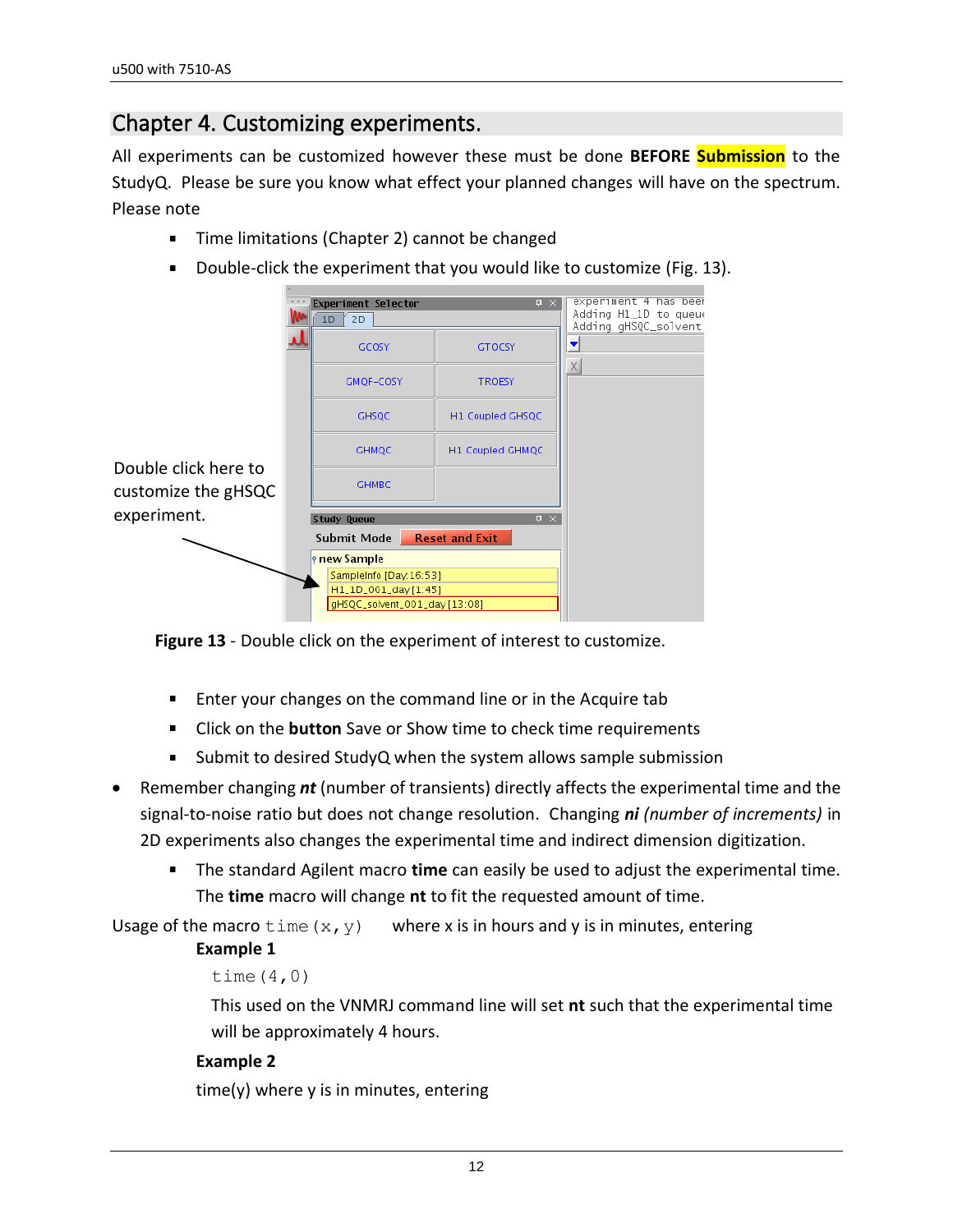time(30)

on the VNMRJ command line will set **nt** such that the experimental time will be approximately 30 minutes<sup>1</sup>.

• Individual experiments can reordered (left click the experiment and drag up or down in the study) and even deleted (drag to the trash) in submit mode.

Click on the **Reset Study** button to start over or, if one wishes to cancel everything and exit out of submit mode click on the button Reset and Exit.

#### <span id="page-12-0"></span>Chapter 5. Space on the autosampler.

• There is no need to free up space in the StudyQ (in fact you can't\_**.** All sample positions can be used/reused if **a virtual tray position is** Red, Green, **or** Grey

If a sample is present in the desired spinner position, remove the sample from the autosampler sample tray, re-attach the label from the spinner tray, and place it in the sample tray beside the spectrometer host computer so the user can reclaim.

#### **Chapter 6. Quick Autosampler Instructions.**

#### <span id="page-12-1"></span>Chapter 6 - Quick Autosampler Instructions

- 1. Select Operator from the login screen and enter password. Note the large number that appears on login screen. The number indicates the next available sample position for use. For example, a large number 5 indicates that sample position number 5 is the next available sample position.
	- a. After logging into the system, ensure that the recommended sample position or virtual tray position is colored grey, green or red in the virtual sample tray. **DO NOT** use sample positions that are colored cyan, yellow, or purple.
- 2. Select the spinner from the spinner tray with the same number as the virtual tray position that you have chosen (*e.g.*spinner 5). Attach your sample label to spinner position on spinner tray.
- 3. Insert your sample into the spinner and set the sample height using the sample depth gauge adjacent to the autosampler.

 $1$  Note that a single number will be interpreted as minutes, only X,Y is hours, mins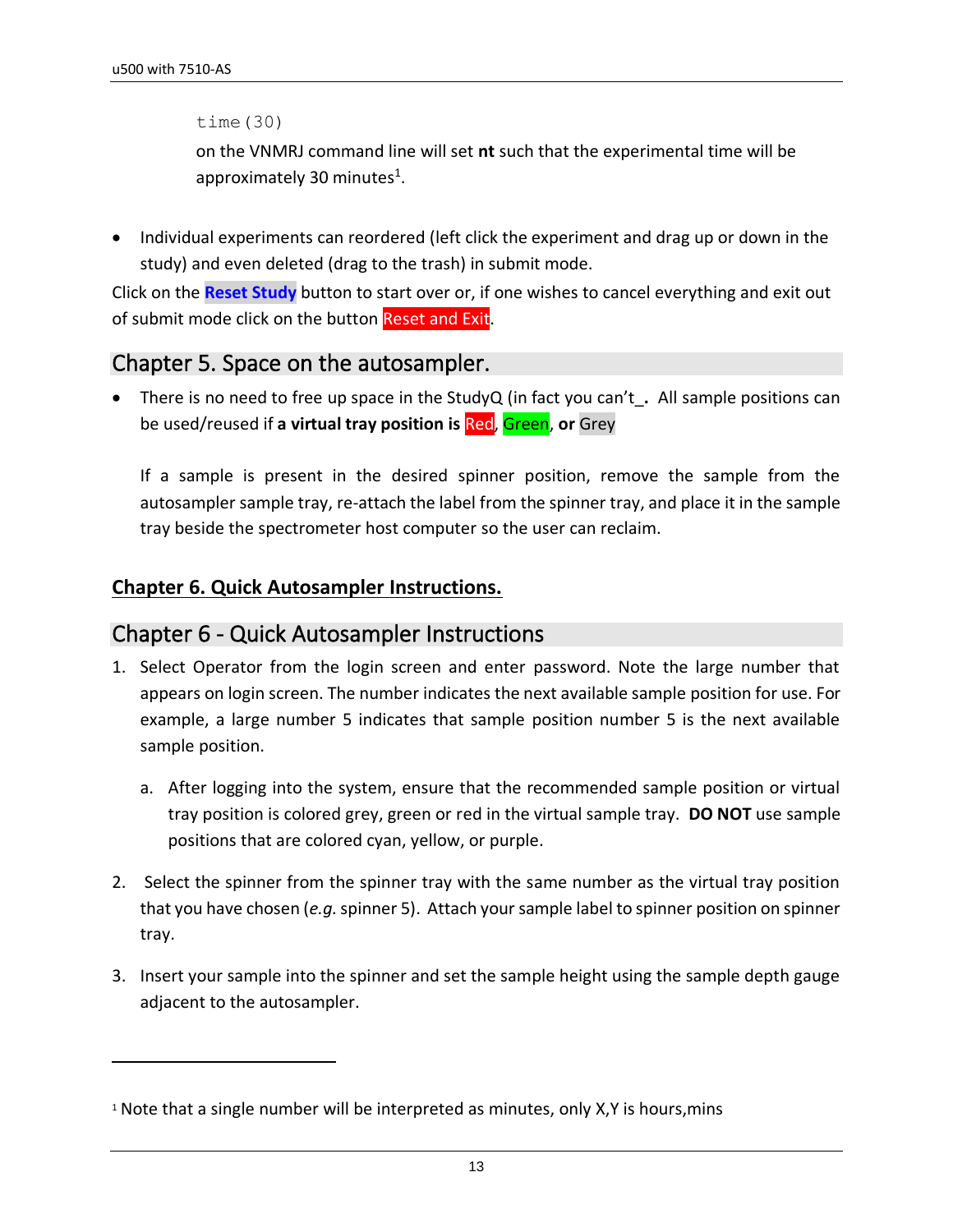- 4. Place your sample with spinner in the sample tray adjacent to the autosampler using the corresponding sample tray position and spinner number (*i.e.* sample tray position 5, spinner number 5 corresponding to virtual tray position number 5). **DO NOT** place your sample directly below the autosampler's fingers.
- 5. Return to the spectrometer host computer and click on the corresponding virtual tray position such that it becomes highlighted (*i.e.* virtual tray position 5).
- 6. Click on the button Submit to DayQ or Submit to NightQ to enter submit mode.
- 7. Select desired experiments and make changes to the experiments as needed.
	- a. To make changes to the experiment double click on the experiment of interest, *i.e.* H1\_1D, and use the Acquire tab or the VNMRJ command to make changes.
- 8. Click on the button Submit to submit the study for acquisition.
- 9. Answer question that appears on the VNMRJ command line; enter you online reservation name or student ID.
- 10. A new window will appear, enter your sample name and select your solvent, click on the button OK to proceed or Cancel stop the submission process.
- 11. Click on the VNMRJ command line and press the enter key when finished.
- 12. Additional samples can be submitted for acquisition by repeating step 1 to 11.
- 13. Click on the button Switch Operator to return to the login screen.
- 14. Wait for email from system indicating successful completion of your sample and pick up your sample.
- 15. If your sample was the last sample that was measured by the i400 autosampler then it will remain in the magnet. To remove your sample click on the button Retrieve Sample. Your sample will be return to its original location.